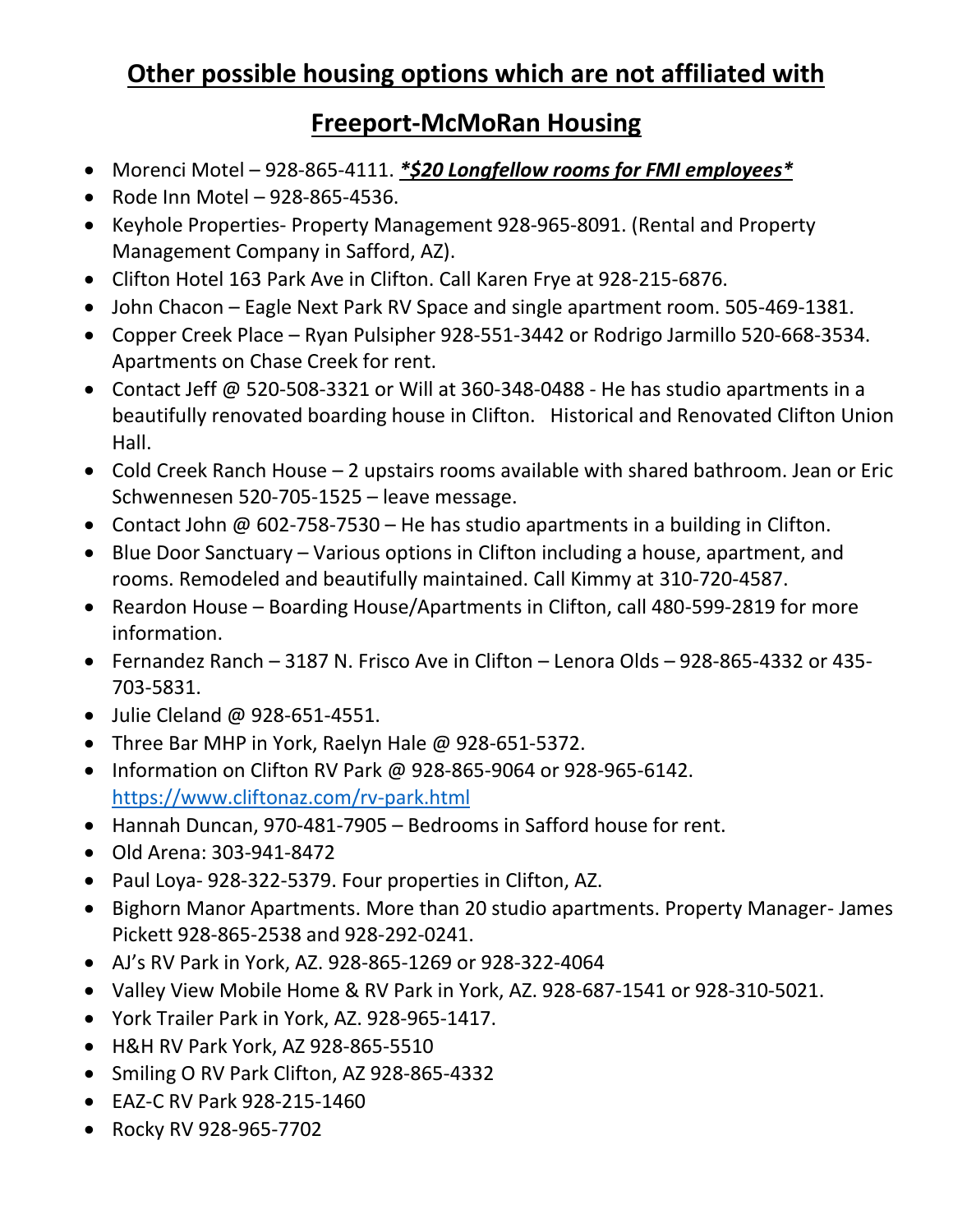## **Instructions to look up your employee number on the waiting list go to:**

[http://www.morencitown.com](http://www.zillow.com/safford-az/apartments/)

- Click on residents. Click on housing.
- Under documents (on the right hand side), click on Housing Waitlist.
- To search, press control and F (CTRL & F).
- Enter employee ID # into the box.
- Hit enter.

#### **GRAHAM/GREENLEE COUNTY HOME SALE AND RENTAL WEBSITES**

[http://www.zillow.com/homes/fsbo/Safford-AZ/pmf,pf\\_pt/20291\\_rid/33.135251,-109.140244,32.262749,-](http://www.yelp.com/biz/valley-apartments-goodman-properties-llc-safford) [110.109787\\_rect/9\\_zm/](http://www.yelp.com/biz/valley-apartments-goodman-properties-llc-safford)

[http://www.listingpreview.com/browse.htm?area=AG](http://eightstreetapartments.com/?area=AG)

[http://www.apartments.com/apartments/safford-az/?frontdoor=google&gclid=CNicgOSJ6MgCFU2CfgodB5sISQ](http://www.casadefloresapts.com/?frontdoor=google&gclid=CNicgOSJ6MgCFU2CfgodB5sISQ)

### **GRAHAM COUNTY APARTMENT WEBSITES**

[http://www.apartments.com/apartments/safford-az/](https://www.cliftonaz.com/rv-park.html)

- [https://www.google.com/?gws\\_rd=ssl#q=apartments+safford+az&rflfq=1&rlha=0&tbm=lcl](http://www.morencitown.com/#q=apartments+safford+az&rflfq=1&rlha=0&tbm=lcl)
- [http://www.verican.us/cod6/adlisting.do?catalog=eacourier&list=true&category=100&heading=102](http://www.mynewplace.com/apartment/mountain-view-terrace-apartments-safford-az-7be2s6077043?catalog=eacourier&list=true&category=100&heading=102)

[http://www.valleyapartmentssafford.com/](http://low-income-housing.credio.com/l/1351/Pinaleno-Foothills-Apartments)

- [https://saffordapartments.com/](http://www.apartments.com/apartments/safford-az/)
- [http://www.goodman-properties.com/](http://www.apartments.com/apartments/safford-az/)
- [http://www.zillow.com/safford-az/apartments/](http://www.zillow.com/homes/fsbo/Safford-AZ/pmf,pf_pt/20291_rid/33.135251,-109.140244,32.262749,-110.109787_rect/9_zm/)
- [http://eightstreetapartments.com/](http://www.valleyapartmentssafford.com/)
- [http://www.casadefloresapts.com/](http://www.local.com/business/details/safford-az/graham-apartments-106471517/)
- [http://www.manta.com/c/mmnr8z4/fairview-apartments](https://www.google.com/)
- [http://www.yelp.com/biz/valley-apartments-goodman-properties-llc-safford](http://www.verican.us/cod6/adlisting.do)
- [http://www.mynewplace.com/apartment/mountain-view-terrace-apartments-safford-az-7be2s6077043](http://www.listingpreview.com/browse.htm)